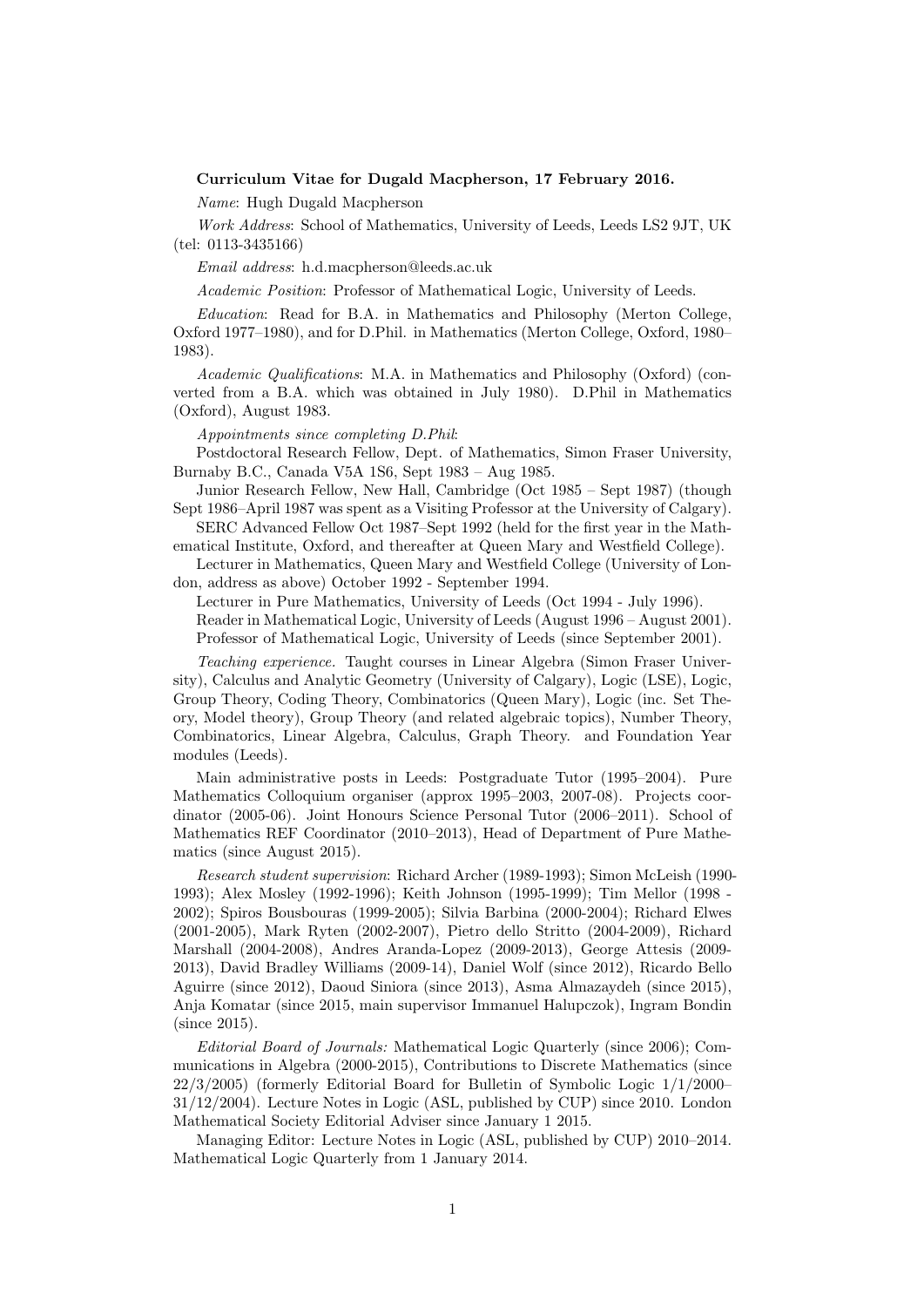Research Administration.

Treasurer of British Logic Colloquium since 2005-2013. President since 1/1/2014. Organisation of various conferences: Secretary for Logic Colloquium 1997, British Mathematics Colloquium 2000; organiser for ICMS meeting on model theory of valued fields, 1999 (with D. Haskell), British Logic Colloquium (Leeds, 2004), PhD summer schools in Logic for Marie Curie networks in Leeds in 2005 (MODNET), 2006 (MATHLOGAPS), 'From Higman-Sims to Urysohn: a random walk through groups, graphs, designs, and spaces' August 2007, Ambleside).

One of 4 co-organisers for Newton Institute programme 'Model theory and applications to Algebra and Analysis, Cambridge, Jan–July 2005.

Logic Colloquium 2006 Programme Committee.

Chair, Scientific Committee, Final MODNET conference, November 3–7 2008, Barcelona.

One of 4 co-organisers for Durham Symposium 'New directions in the model theory of valued fields', July 2009.

Organiser, EPSRC/LMS Short Instructional Course, 'Model theory', 18–23 July 2010, Leeds.

Second Training Workshop, MALOA, June 27–July 2 2011, Leeds.

One of three organisers for LMS Northern Regional Meeting and Workshop on Homogeneous Structures, 19–22 July 2011.

Scientific Committee Chair, MALOA final conference (Luminy, 29 April-May 3 2013).

One of 3 co-organisers of British Logic Colloquium conference, Leeds Sept 5-7, 2013.

Scientific Committee of BIRS meeting, 'Model-theoretic Methods in Constraint Satisfaction', 24-28 November 2014, Banff

One of 3 co-organisers for Durham Symposium'Permutation groups and transformation semigroups', Durham July 2015.

Invited speaker at recent conferences:

Fields Institute (Toronto), 1997 - Geometric model theory.

British Mathematics Colloquium (Morning Speaker 1997, Special Session Speaker 1998);

MSRI Berkeley, 1998, Workshop on Model Theory of Fields (3 lectures).

Trento, 1999 Workshop on model theory and infinite permutation groups (9 lectures).

Saskatoon, 1999, Valuation theory.

Luminy, France, 2000, 'Structures relationelles et applications, à l'occasion des quatre-vingts ans de Roland Fraüsse'.

Würzburg, 2000, Workshop on buildings and the model theory of groups.

Hattingen, 2001, Algebra and discrete mathematics.

Barcelona, 2001, Workshop on model theory.

Ravello (Italy) 2002, Model theory and Applications.

Luminy, 2002, 'Simpleton'.

Brussels, 2003, Model theory workshop.

Banff, Canada, 2004, 'Model theory and Geometry' (joint tutorial series at BIRS workshop)

Cambridge 2005, 'An Introduction to recent applications of model theory', (joint tutorial series at workshop of Newton Inst. programme).

Oxford 2005, Workshop on infinite permutation groups.

Durham 2006, 'Finite and algorithmic model theory', (joint tutorial series at satellite workshop of Newton Inst. Programme).

Mons, 2007, Model theory meeting.

Banff, Model theory meeting, Feb 2009 (2 talks)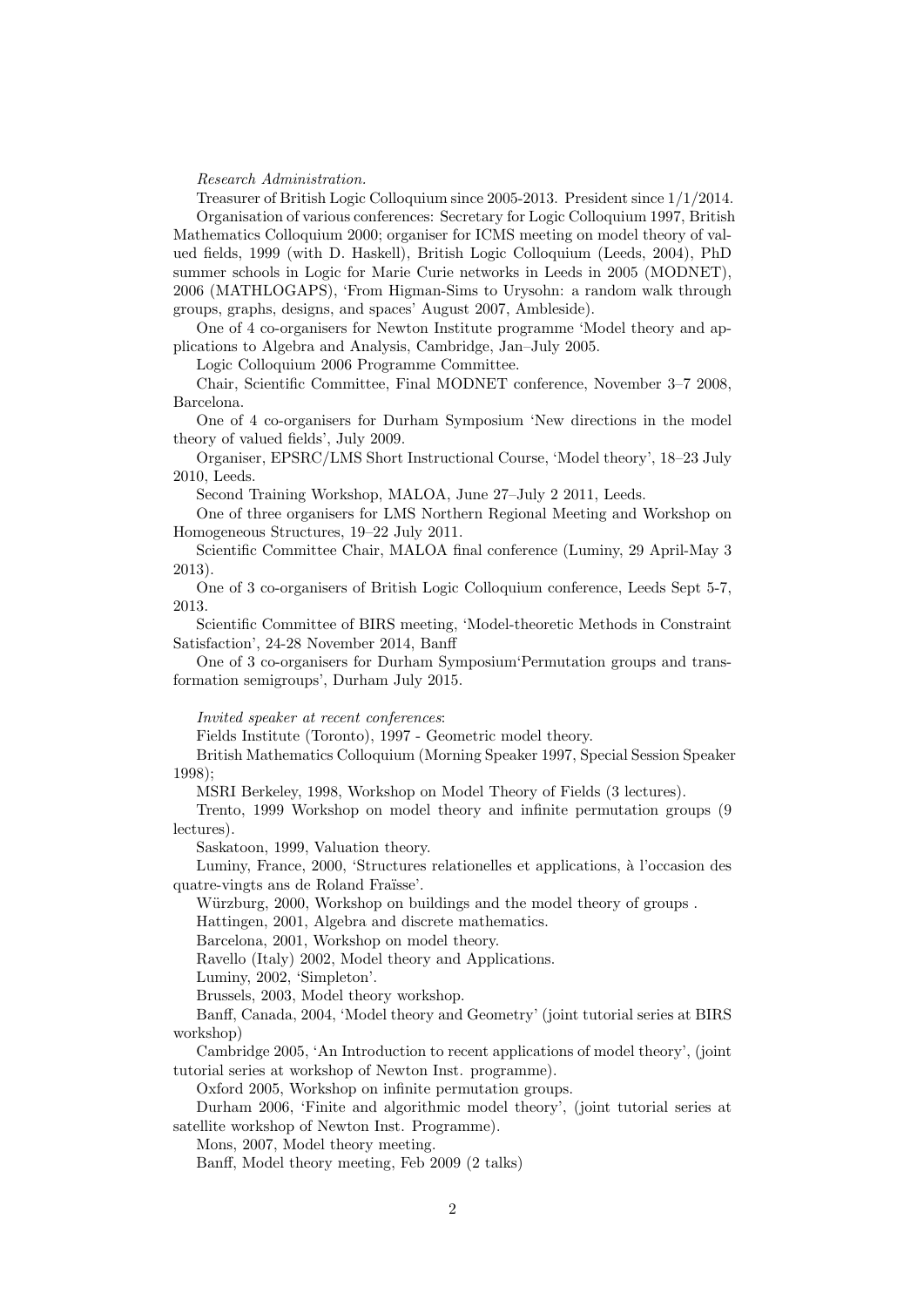Paris GTM meeting May 2008

Bogota, p-adic model theory meeting, March 2009 (3 talks)

Various Oberwolfach meetings (eg part of tutorial series in January 2007).

Oxford, Geometric model theory, March 2010.

MALOA First Training Workshop, Sept 5–11 2010, Fischbachau (5 talks)

Paris GTM Meeting February 2011.

Mühlheim, Groups and model theory, May 2011.

Luminy, Model theory of groups, November 2011.

Banff, Neostability theory, February 2012.

Royal Holloway, London, Asymptotic group theory and model theory, March 2012.

Wroclaw, Model theory in Wroclaw 2012, June 2012.

Ravello, Model theory 2013, June 2013.

London 2013, Combinatorics, Algebra, and More: a Conference in Celebration of Peter Cameron, July 2013.

Banff, Permutation groups, July 2013.

Bonn HIM, 'Workshop on homogeneous structures, Oct 28-31, 2013.

Lyon, 'Journées d'en mémoire d'Eric Jaligot', July 26-27 2014

Istanbul, Models and Groups (3 lectures), October 8-10 2015

Tehran, Set theory and model theory (2 lectures), October 12–16 2015.

Mulheim, New pathways between group theory and model theory, February 1–4 2016.

Paris, Model theory of fields: derivations, orders and valuations, 2-3 June 2016 Dresden, 'Model theory, automorphism groups, and weighted automata', June 17 2016.

Prize: London Mathematical Society Junior Berwick Prize 1997.

Recent research grants (amounts are approximate): EU Marie Curie Fellowship (for Dr Patrick Simonetta, in Leeds Sept 1997-Aug 1998).

EPSRC grant for Research Assistant (Dr. Bernhard Herwig, in Leeds 1996- 1998).

EPSRC Visiting Fellow (Dr. Kanat Kudaibergenov, in Leeds 1999).

EPSRC grant for Workshop in Model Theory of Henselian Valued Fields (ICMS, Edinburgh, 1999).

London Mathematical Society  $\pounds 1000$  per year 1995–2001 (approx) for joint activities in Model theoretic algebra (Leeds, Manchester, Birmingham,UMIST).

EPSRC grant for Research Assistant (Dr. Ivan Tomasic, in Leeds 2001–2003).

EU Marie Carie EIF Fellowship (Dr. R. Wencel, in Leeds 2004–2006).

EU Marie Curie Early Stage Training Network MATHLOGAPS 1/9/2004–31/8/2008, funding PhD training in Mathematical Logic in Leeds, Manchester, Lyon 1, Lyon ENS, Munich (Coordinator of the overall project).

EU Marie Curie Research Training Network in model theory MODNET (Scientistin-Charge for Leeds).

EPSRC grant 'Independence, groups and measures in model theory (CoI – the PI was A. Pillay) 2007–2010.

EPSRC grant 'Homogeneous structures' (Co-I, P.I. is J.K. Truss), 2006–2009.

London Mathematical Society for conference 'From Higman-Sims to Urysohn: a random walk through groups, graphs, designs, and spaces,' Ambleside, August 23–26 2007.

EU Marie Curie Initial Training Network MALOA (coordinator), 2009-2013.

EU Marie Curie Intra-European Fellowship (J. Gismatullin, 2010–2012).

EPSRC grant 'New Directions in the model theory of valued fields' (Durham Colloquium, 2009, Co-I).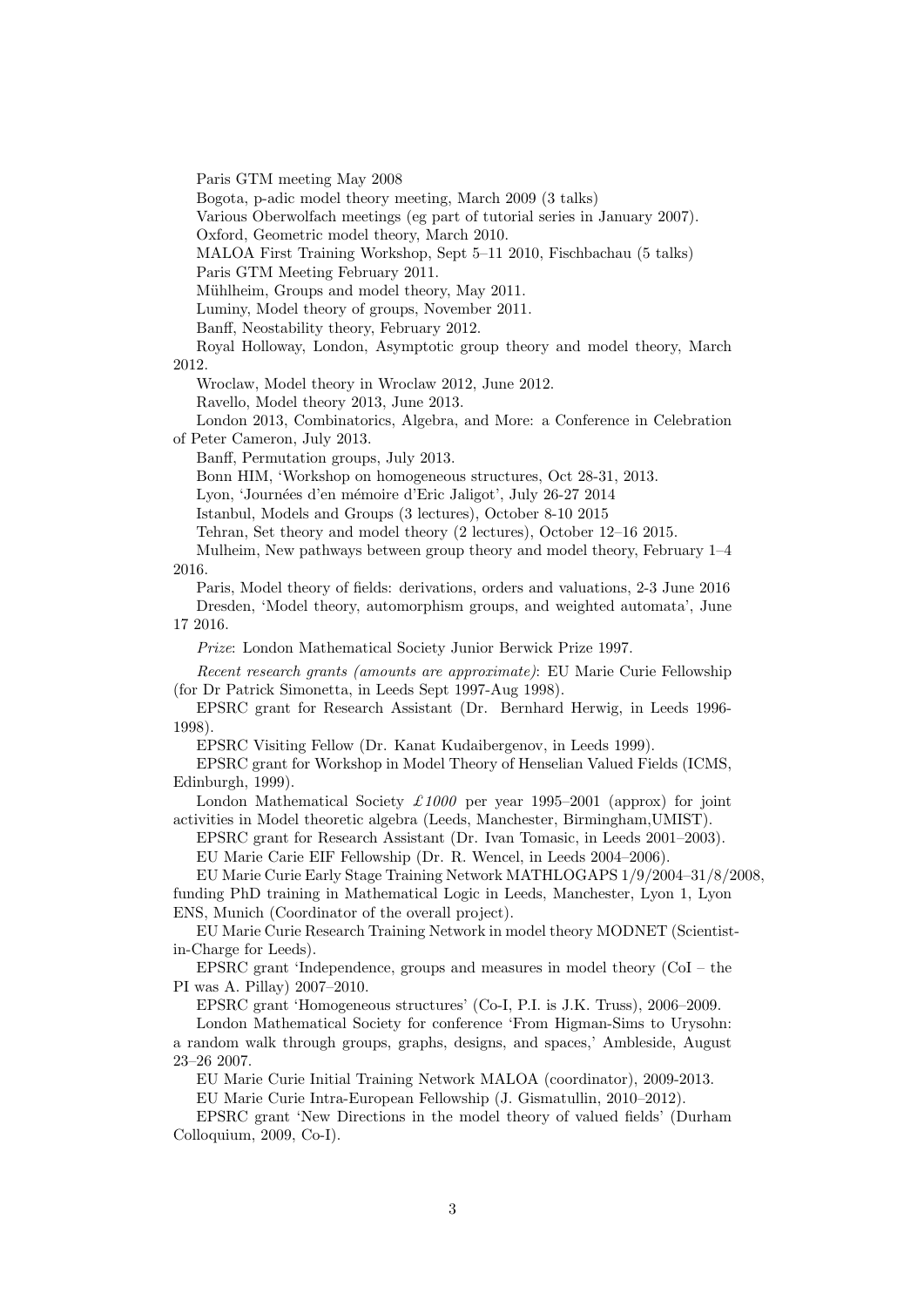EPSRC grant (Co-I, PI J.K. Truss) 'Homogeneous structures, homomorphismhomogeneity, and automorphism groups', 2009–2012.

EPSRC grant, 'Definable sets and measures in finite, pseudofinite and profinite structures', 2013-2016.

EU Marie Curie Intra-European Fellowship (D. Garcia, 2016–2018).

Research Interests: model theoretic algebra (especially  $\aleph_0$ -categoricity, parts of stability theory and simplicity, o-minimality and variations, pseudofinite structures, model theory of groups, model theory of valued fields). Infinite permutation group theory, and adjacent topics in finite permutation group theory and combinatorics.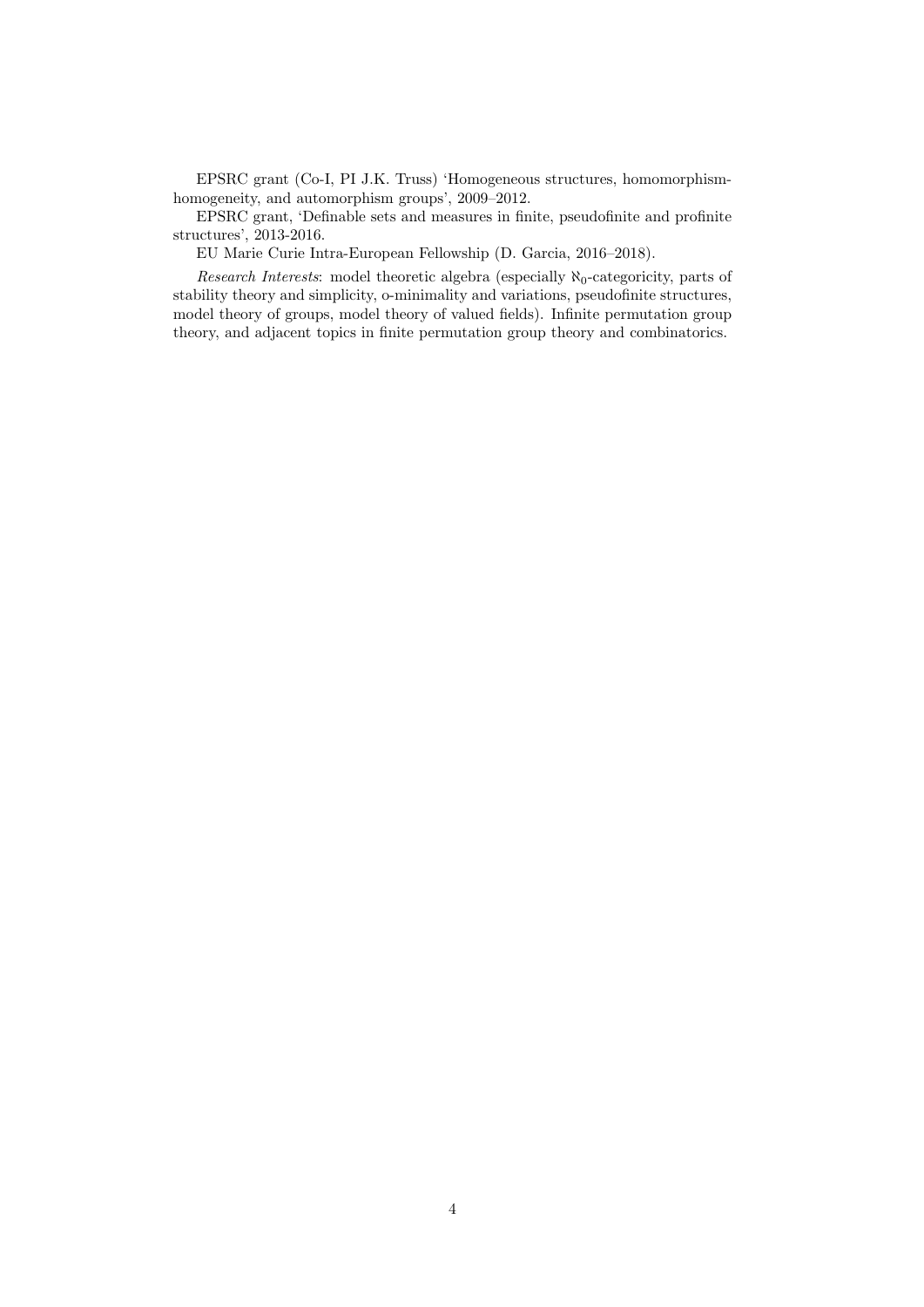## List of Publications

## Books:

1. (Co-edited with R. Kaye): Automorphism groups of first order structures, Oxford University Press, Oxford, 1994 (the book includes three extended introductions to sections, by Kaye and myself, and an article 'A survey of Jordan groups' (pps. 73–110) by myself).

2. (Coauthored with M. Bhattacharjee, R.G. Möller, P.M. Neumann), Notes on infinite permutation groups, Hindustan Book Agency, New Delhi, 1997, reprinted, Lecture Notes in Mathematics No. 1698, 1998, Springer, Berlin.

3. (Coauthored with D. Haskell, E. Hrushovski) 'Stable domination and independence in algebraically closed valued fields, ASL Lecture Notes in Logic, Cambridge University Press, 2007.

4. (Co-edited with Z. Chatzidakis, A. Pillay, A.J. Wilkie), 'Model theory with applications to algebra and analysis, I, II, London Math Soc. Lecture Notes 349, 350, 2008.

5. (Co-edited with Carlo Toffalori), 'Model theory in Algebra, Analysis and Arithmetic, Cetraro, Italy 2012', Springer Lecture Notes in Mathematics 2111, 2014.

Papers:

1. 'Infinite distance transitive graphs of finite valency', Combinatorica (2) (1981), 63–69.

2. 'The action of an infinite permutation group on the unordered subsets of a set', Proc. London Math. Soc. (3) 46 (1983), 471–486.

3. 'Orbits of infinite permutation groups', Proc. London Math. Soc. 3 46 (1985), 246–284.

4. 'Growth rates in infinite graphs and permutation groups', Proc. London Math. Soc. Ser.3 46 (1985), 285–294.

5. (with P.J. Cameron) 'Rank three permutation groups with rank three subconstituents', J. Comb. Theory (B) 39 (1985), 1–16.

6. 'Homogeneity in infinite permutation groups', Per. Math. Hung. 17 (1986), 211–233.

7. 'Groups of automorphisms of  $\aleph_0$ -categorical structures', Quart. J. Math. Oxford Ser.2, 37 (1986), 449–465.

8. 'Graphs determined by their finite induced subgraphs' J. Comb. Theory Ser. B 41 (1986), 230–234.

9. (with I.M. Hodkinson) 'Relational structures determined by their finite induced substructures', J. Symb. Logic. 53 (1988), 222–230.

10. 'Infinite permutation groups of rapid growth', J. London Math. Soc. J. London Math. Soc. (2) 35 (1987), 276–286.

11. 'Absolutely ubiquitous structures and  $\aleph_0$ -categorical groups', Quart J. Math. Oxford Ser. 2 39 (1988), 483–500.

12. (with M. Droste, W.C. Holland), 'Automorphism groups of infinite semilinear orders (I)', Proc. London Math. Soc. Ser.3 58 (1989), 454–478.

13. (with M. Droste, W.C. Holland), 'Automorphism groups of infinite semilinear orders (II)', Proc. London Math. Soc. Ser.3 58 (1989), 479–494.

14. (with M. Droste, W.C. Holland), 'Automorphism groups of homogeneous semilinear orders: normal subgroups and commutators' Canadian J. Math. 43 (1991), 721–737.

15. (with M. Droste) 'On k-homogeneous posets and graphs', J. Comb. Theory Ser. A 56 (1991), 1–15.

16. (with W.A. Hodges, I.M. Hodkinson), 'Omega-categoricity, relative categoricity, and coordinatisation', Ann. Pure Appl. Logic 46 (1990) 169–199.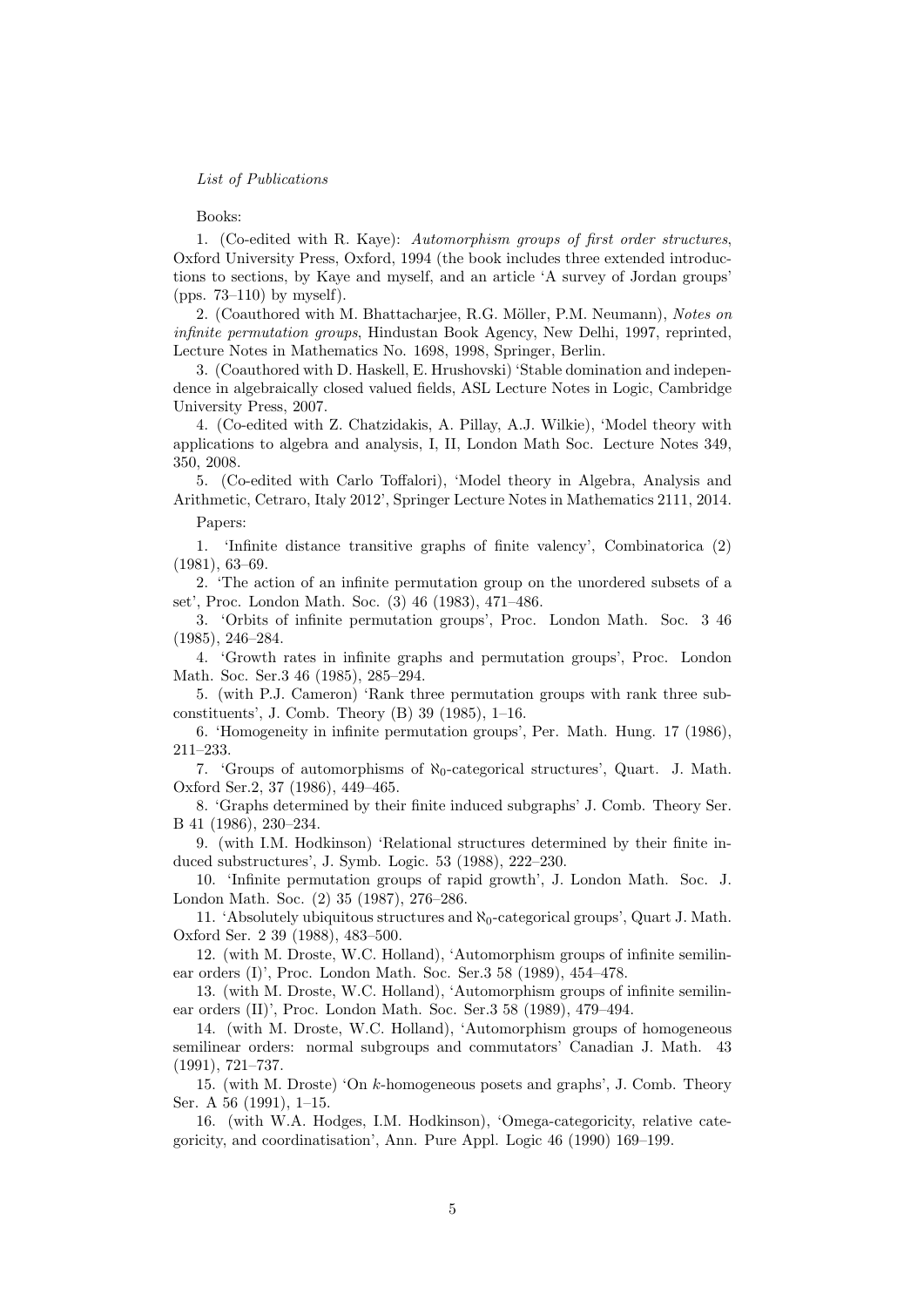17. (with W.M. Kantor, M.W. Liebeck),  $\aleph_0$ -categorical structures smoothly approximated by finite substructures', Proc. London Math. Soc. Ser.3 59 (1989), 439–463.

18. 'Finitely axiomatisable theories and the strict order property', Notre Dame J. Formal Logic 32 (1991), 188–192.

19. 'Interpreting groups in  $\omega$ -categorical structures', J. Symb. Logic 56 (1991), 1317–1324.

20. (with J. Schmerl) 'Binary relational structures having only countably many non-isomorphic substructures', J. Symb. Logic 56 (1991), 876–884.

21. (with M. Pouzet, R.E. Woodrow) 'Countable structures of given age', J. Symb. Logic 57 (1992), 992–1010.

22. (with P.M. Neumann),'Subgroups of infinite symmetric groups', J. London Math. Soc. (2) 42 (1990), 64–84.

23. (with C.E. Praeger), 'Maximal subgroups of infinite symmetric groups', J. London Math. Soc. Ser.2 42 (1990),85–92.

24. 'Maximal subgroups of infinite dimensional general linear groups', J. Austral. Math. Soc. Ser. A 53 (1992), 338–351.

25. (with R.E. Woodrow), 'The permutation group induced on a moiety', Forum Mathematicum 4 (1992), 243–255.

26. (with A.H. Mekler, S. Shelah) 'The number of infinite substructures', Math. Proc. Cam. Phil. Soc. 109 (1991), 193–209.

27. (with D. Haskell), 'Cell decompositions of C-minimal structures', Anna. Pure Appl. Logic 66 (1994) 113–162.

28. (with C.E. Praeger), 'Infinitary versions of the O'Nan-Scott Theorem', Proc. London Mathematical Society (3) 68 (1994), 518–540.

29. 'Large subgroups of infinite symmetric groups', Proceedings Finite and Infinite Combinatorics in Sets and Logic, NATO ASI conference, Banff 1991, Eds, N.W. Sauer, B. Sands, R.E. Woodrow, Kluwer, Dordrecht, 1994, pps 249–278.

30. (with A. Pillay) 'Primitive permutation groups of finite Morley rank', Proc. London Mathematical Society (3) 70 (1995), 481–504.

31. (with M. Droste, M. Giraudet) 'Periodic ordered permutation groups and cyclic orderings', J. Comb. Theory Ser. B 63 (1995), 310–321.

32. (with M. Droste, M. Giraudet, N. Sauer) 'Set-homogeneous graphs', J. Comb. Theory Ser. B 62 (1994), 63–95.

33. (with C.E. Praeger), 'Cycle types in infinite permutation groups', J. Algebra 175 (1995) 212–240.

34. (with S. Adeleke) 'Classification of infinite primitive Jordan permutation groups', Proc. London Math. Soc. (3),72 (1996), 63–123.

35. (with J.L. Alperin, J.A. Covington) 'Automorphisms of quotients of symmetric groups', Proceedings, Luminy 1993 (Ed. C. Holland), Kluwer, Dordrecht (1996), 231–247.

36. 'Permutation groups whose subgroups have just finitely many orbits', Proceedings, Luminy 1993 (Ed. C. Holland), Kluwer, Dordrecht (1996), 221–229.

37. 'Sharply homogeneous permutation groups, and rational scale types', Forum Mathematicum, 8 (1996), 501–507.

38. (with J.A. Covington, A.H. Mekler) 'Some maximal subgroups of infinite symmetric groups', Quart. J. Math. Oxford (2) 4 (1996), 297–311.

39. (with C. Steinhorn), 'On variants of o-minimality', Ann. Pure Appl. Logic, 79 (1996), 165–209.

40. (with R. Archer), 'Soluble omega-categorical groups', Math. Proc. Cam. Phil. Soc., 121 (1997), 219–227.

41. 'Homogeneous and smoothly approximated structures', in Algebraic Model Theory (eds. B.T. Hart et al), Kluwer, 1997, pps 161–179.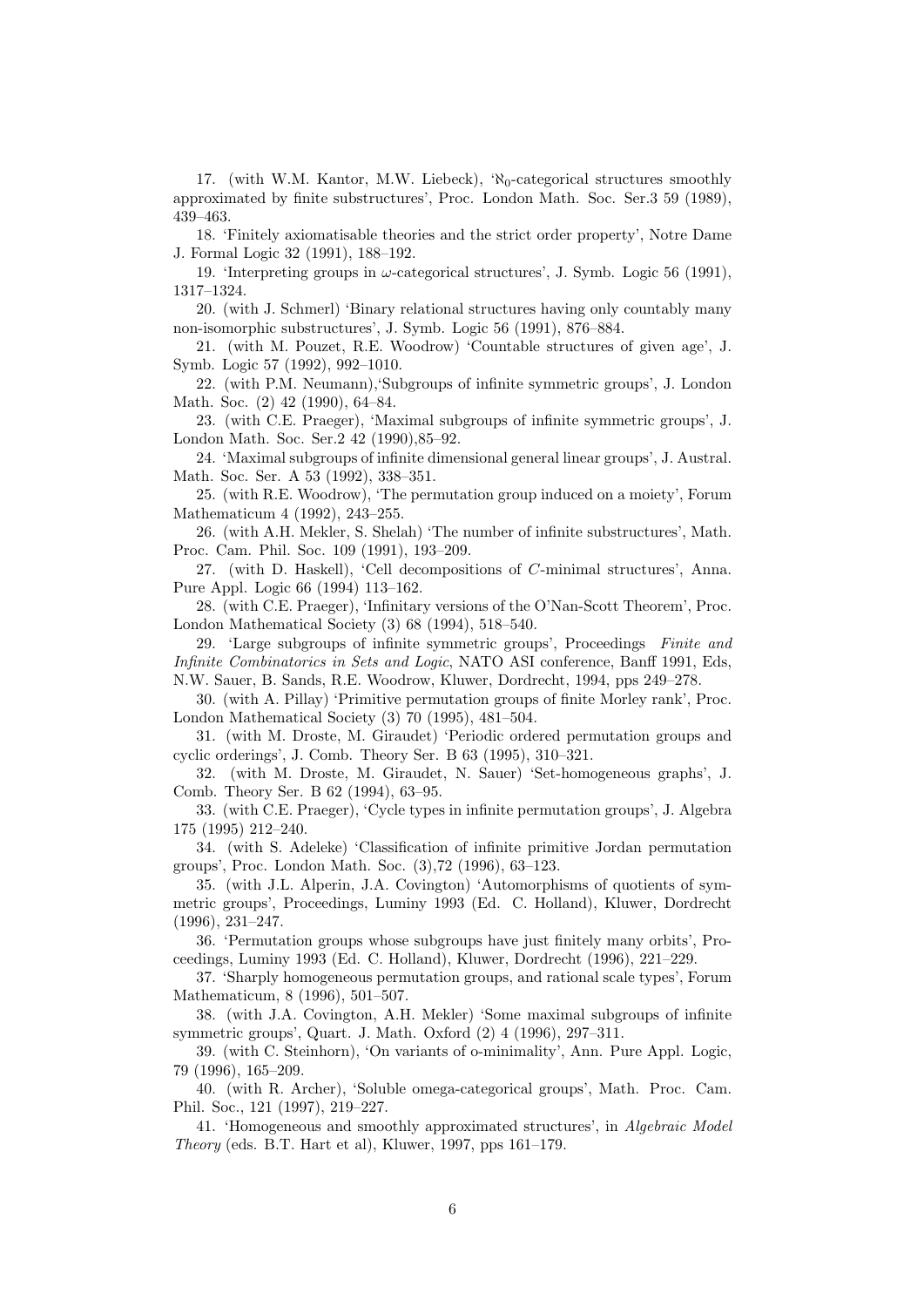42. (with M. Droste, M. Giraudet) 'Set-homogeneous graphs and embeddings of total orders', Order, 14 (1997), 9–20.

43. (with D.M. Evans, A.A. Ivanov), 'Finite covers', in Model theory of groups and automorphism groups (Ed. D.M. Evans), LMS Lecture Notes no. 244, 1997, Cambrige University Press, pps 1-72.

44. (with D. Haskell), 'A version of o-minimality for the p-adics', J. Symb. Logic, 62 (1997), 1075–1092.

45. 'Orbits of soluble infinite permutation groups', Advances in Algebra and Model Theory (Eds. M. Droste, R. Göbel), Gordon and Breach, 1997, 87-92.

46. (with C. Steinhorn) 'Extending partial orders on o-minimal structures to definable total orders', Mathematical Logic Quarterly, 43 (1997), 456–464.

47. (with R.M. Guralnick, M.W. Liebeck, G.M. Seitz), 'Modules for algebraic groups with finitely many orbits on subspaces', J. Alg. 196 (1997), 211–250.

48. (with D. Haskell), 'A note on valuational definable expansions of fields', J. Symb. Logic 63 (1998), 739–743.

49. (with L. van den Dries, D. Haskell), 'One-dimensional  $p$ -adic subanalytic sets', J. London Math. Soc. (2) 59 (1999), 1–20.

50. (with A.A. Ivanov) 'Strongly determined types', Ann. Pure Appl. Logic. 99 (1999), 197–230.

51. 'Notes on o-minimality and variations', Model theory, algebra, and geometry, Math. Sciences Research Institute Publications 39 (Eds. D. Haskell, A. Pillay, C. Steinhorn), 97–130, Cambridge University Press, Cambridge, 2000.

52. (with D. Marker, C. Steinhorn) 'Weakly o-minimal structures and real closed fields', Trans. Amer. Math. Soc., Trans. Amer. Math. Soc 352 (2000), 5435–5483.

53. (with A. Mosley, K. Tent) 'Permutation groups in o-minimal structures', J. London Math. Soc., (2) 62 (2000), 650–670.

54. (with M. Droste) 'The automorphism group of the universal distributive latttice', Algebra Universalis, 43 (2000), 295–306.

55. (with B. Herwig. G. Martin, A. Nurtazyn, J.K. Truss) 'On  $\aleph_0$ -categorical weakly o-minimal structures', Ann. Pure Appl. Logic 101 (2000) 65–93.

56. (with M. Droste, A.H. Mekler) 'Uncountable homogeneous partial orders', Math. Logic Quarterly 48 (2002), 525–532.

57. (with M. Bhattacharjee) 'Strange permutation representations of free groups', J. Austral. Math. Soc., 74 (2003), 267–285.

58. (witb B. Herwig, E. Hrushovski) 'Interpretable groups, stably embedded sets, and Vaughtian Pairs', J. London Math. Soc. 68 (2003), 1–11.

59. (with S. Thomas) 'Comeagre conjugacy classes and free products with amalgamation', Discrete Maths 291 (2005), 135–142.

60. (with D. Haskell) 'Definable sets in valued fields', in 'Model theorey and applications' (Eds. L. Belair, Z. Chatzidakis, P. D'Aquino, D. Marker, M. Otero, F. Point, A. Wilkie), Quaderni di Matematica vol. 11, Dipartimento di Matematica, Seconda Universita di Napoli, 2005, 117–149

61. (with M. Bhattacharjee) 'A locally finite dense group acting on the random graph', Forum Math. 17 (2005), 513–517.

62. (with B. Kulpeshov) 'Minimality conditions on circularly ordered structures', Math. Logic Quarterly 51 (2005), 377–399.

63. (with M. Bhattacharjee) 'Jordan groups and limits of betweenness relations', J. Group Theory 9 (2006), 59–94.

64. (with D. Haskell E. Hrushovski) 'Definable sets in algebraically closed valued fields: elimination of imaginaries', J. Reine und Angew. Math. 597 (2006), 175–236.

65. (with K. Kudaibergenov) 'On model companions for structures with an automorphism', Siberian Advances in Mathematics 16 (2006), 63–78.

66. (with K. Tent) 'Stable pseudofinite groups', J. Algebra 312 (2007), 550–561.